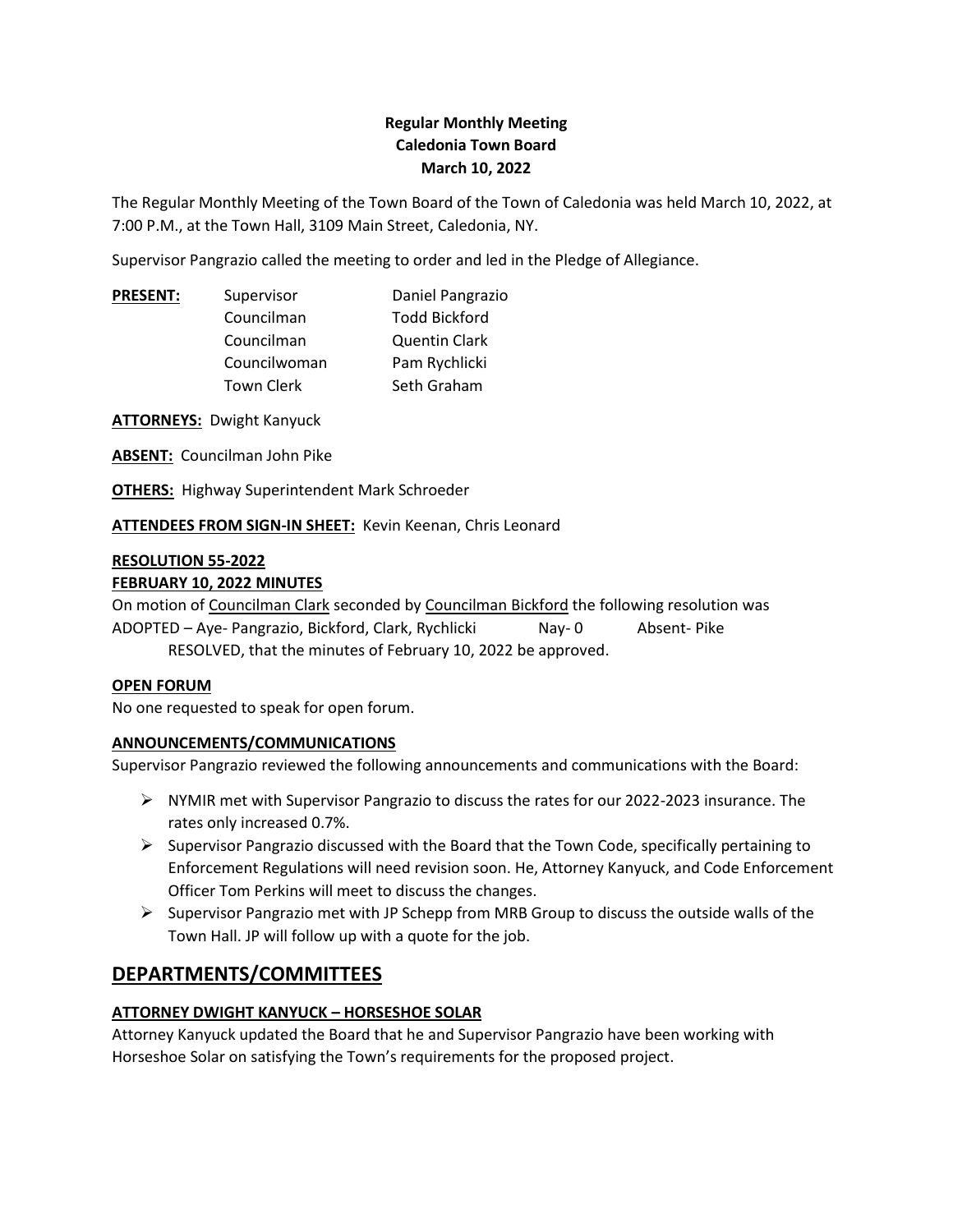## **PLANNING BOARD – COUNCILWOMAN RYCHLICKI**

Councilwoman Rychlicki stated that the Planning Board met last month with Attorney Kanyuck to discuss and learn about the new solar code, which was great. The Planning Board meeting for the month was canceled.

## **BUILDINGS/GROUNDS – SUPERVISOR PANGRAZIO**

Supervisor Pangrazio and Councilman Clark will meet with JP once they receive more information about the cost to repair the outside walls at the Town Hall. Supervisor Pangrazio is looking into painting the façade and having a handicapped accessible door installed at the Town Hall.

## **HIGHWAY SUPERINTENDENT – MARK SCHROEDER**

Highway Superintendent Mark Schroeder updated the Board on projects that the Highway Department has been working on:

- $\triangleright$  Superintendent Schroeder has been working on permits required to do the project on Quarry Rd.
- ➢ The Highway Crew remodeled the bathroom at the Town Barn. The bathroom turned out great.
- $\triangleright$  They have been plowing quite a bit due to the amount of snow we received.
- $\triangleright$  Mark received two quotes for fire alarms for the Town Barn. He's waiting for one more and will update the Board next month.
- $\triangleright$  They will be working for the County in Livonia.
- $\triangleright$  Mark received a letter regarding the Speed Limit on Route 5. The State will investigate and follow up within the next six months.
- $\triangleright$  Deputy Superintendent Ron Beach III would like to hold baseball practices at the Highway Department. The Board agreed it would be a great place for a small baseball diamond. Mark will look into getting a backstop to create a baseball field.

#### **SETH GRAHAM – TOWN CLERK'S MONTHLY REPORT – FEBRUARY 2022**

| Account#                                                                                           | <b>Account Description</b> | <b>Fee Description</b>      | Qtv                                 | <b>Local Share</b> |
|----------------------------------------------------------------------------------------------------|----------------------------|-----------------------------|-------------------------------------|--------------------|
| A1255                                                                                              | Conservation               | Conservation                | 2                                   | 1.66               |
|                                                                                                    | <b>MISCELLANEOUS</b>       | Marriage Certificate        | 2                                   | 20.00              |
|                                                                                                    |                            |                             | Sub-Total:                          | \$21.66            |
| A1603                                                                                              | <b>MISCELLANEOUS CASH</b>  | <b>Death Certificates</b>   | 27                                  | 270.00             |
|                                                                                                    |                            |                             | Sub-Total:                          | \$270.00           |
| A2130                                                                                              | <b>MISCELLANEOUS CASH</b>  | Landfill - \$10.00          | 117                                 | 1,170.00           |
|                                                                                                    |                            |                             | Sub-Total:                          | \$1,170.00         |
| A2544                                                                                              | Dog Licensing              | Female, Spayed              | 12                                  | 72.00              |
|                                                                                                    |                            | Male, Neutered              | 13                                  | 78.00              |
|                                                                                                    |                            | Male, Unneutered            | 2                                   | 24.00              |
|                                                                                                    | Late Fee                   | Late Fee                    | 1                                   | 5.00               |
|                                                                                                    |                            |                             | Sub-Total:                          | \$179.00           |
| PLANNING/ZONING<br><b>Building Permits</b><br>B <sub>2110</sub>                                    |                            |                             | 1                                   | 500.00             |
|                                                                                                    |                            | <b>Electrical Inspector</b> | 1                                   | 50.00              |
|                                                                                                    |                            |                             | Sub-Total:                          | \$550.00           |
|                                                                                                    |                            |                             | <b>Total Local Shares Remitted:</b> | \$2,190.66         |
| Amount paid to:                                                                                    |                            |                             |                                     | 31.00              |
| Amount paid to:                                                                                    |                            |                             |                                     | 28.34              |
| <b>Total Non-Local Revenues:</b><br><b>Total State, County &amp; Local Revenues:</b><br>\$2,250.00 |                            |                             |                                     |                    |

To the Supervisor:

To the Supervisor.<br>Pursuant to Section 27, Sub 1, of the Town Law, I hereby certify that the foregoing is a full and true statement of all fees and monies received by<br>me, Seth M. Graham, Town Clerk, Town of Caledonia durin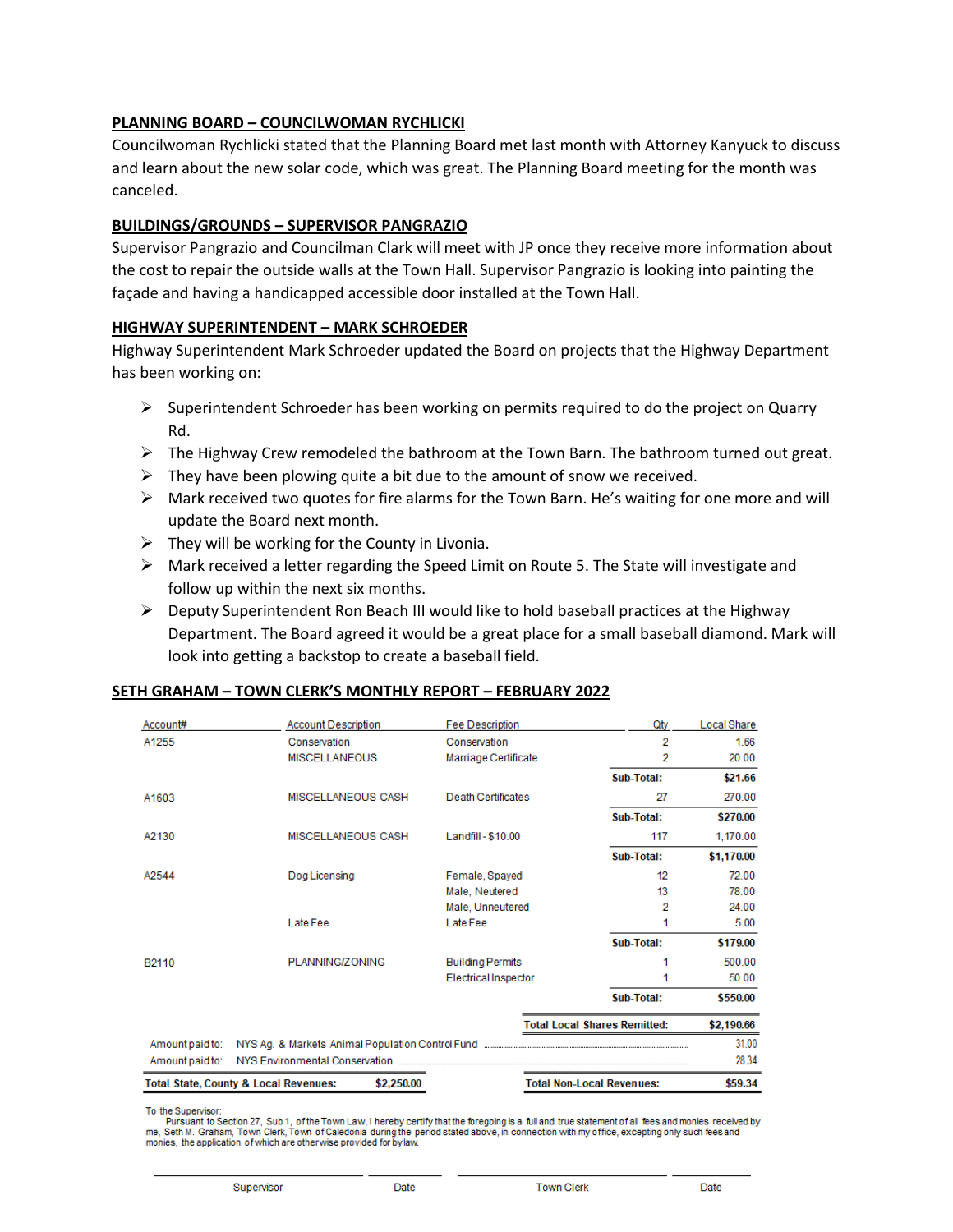# **RESOLUTION 56-2022**

## **TOWN CLERK'S REPORT**

On motion of Councilman Clark seconded by Councilwoman Rychlicki the following resolution was ADOPTED – Aye- Pangrazio, Bickford, Clark, Rychlicki Nay- 0 Absent- Pike RESOLVED, that the Clerk's monthly report is approved as presented.

# **OLD BUSINESS**

## **CALEDONIA RURAL CEMETERY – COUNCILWOMAN RYCHLICKI**

Councilwoman Rychlicki updated the Board that the cemetery project is moving along, and she hopes to see it completed by May.

## **DISCUSSION OF AUDITS – COUNCILWOMAN RYCHLICKI**

Councilwoman Rychlicki updated the Board that she completed the audits for the Town Clerk, Tax Collection, Chief Fiscal Officer's, and Supervisor's Clerk's financial records.

All ledgers, cash sheets, monthly reports, checkbooks, and bank statements were thoroughly examined with no discrepancies to report. All bank accounts are reconciled and reviewed and signed by the Town Supervisor. All deposits were made in a timely manner and accurately recorded. All moneys collected were remitted to the appropriate parties. Councilwoman Rychlicki had one recommendation for the Town Clerk to lock the file cabinet containing the Dog Licenses at night. Copies of Councilwoman Rychlicki's reports are on file in the Town Office. Councilwoman Rychlicki used The Local Government Management Guide "Fiscal Oversight Responsibilities of the governing Board" Record Requirements for the Supervisor's Clerk/Chief Fiscal Officers, for the year ending December 31, 2021.

# **NEW BUSINESS**

# **DISCUSSION – NYMIR AUDIT OF HIGHWAY BARN**

Supervisor Pangrazio, Town Clerk Seth Graham and Highway Superintendent Mark Schroeder are working to satisfy NYMIR's requests. NYMIR requested a local law titled "Notification of Highway Defects"; however, the Town Code has the Town covered. The fire alarm system will be installed, which will fully satisfy the requests by NYMIR.

# **RESOLUTION 57-2022**

# **AUTHORIZATION TO SIGN AND SUBMIT PAYMENT FOR 2022 DOWNTOWN PARTNERSHIP PROGRAM**

On motion of Councilman Bickford seconded by Councilwoman Rychlicki the following resolution was ADOPTED – Aye- Pangrazio, Bickford, Clark, Rychlicki Nay- 0 Absent- Pike

RESOLVED, that Supervisor Pangrazio is authorized to sign and submit payment for the 2022 Downtown Partnership Program in the amount of \$2000.00.

## **RESOLUTION 58-2022**

# **ACCEPT 2021 CHIEF FISCAL OFFICER & SUPERVISOR'S CLERK AUDIT**

On motion of Councilman Bickford seconded by Councilman Clark the following resolution was ADOPTED – Aye- Pangrazio, Bickford, Clark Nay- 0 Absent- Pike Abstain- Rychlicki RESOLVED, that the Town Board accepts Councilwoman Rychlicki's audit report of the books for the Town of Caledonia Chief Fiscal Officer and Supervisor's Clerk for the year 2021.